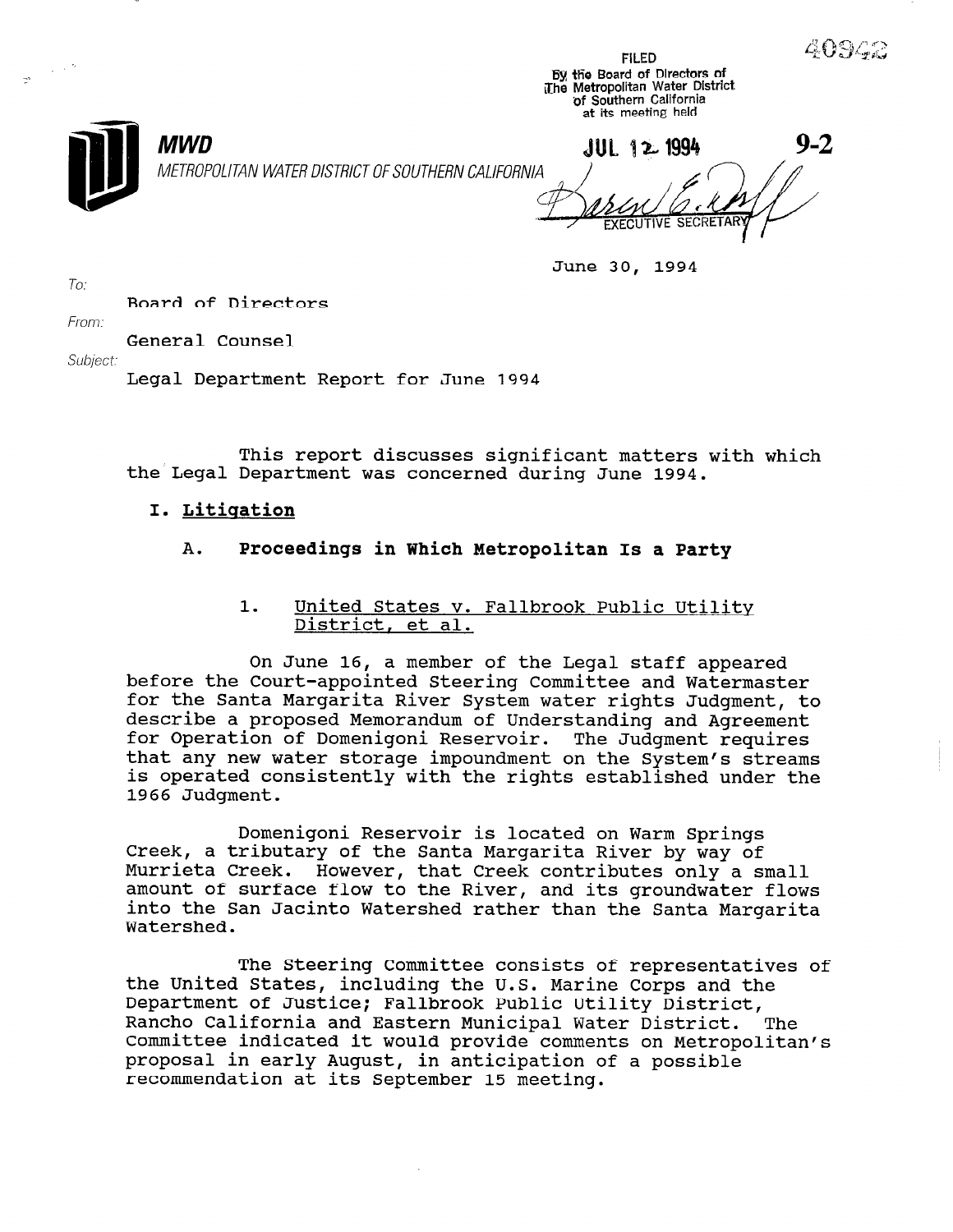The Court approved in 1975 a similar Memorandum of Understanding and Agreement for Metropolitan's Lake Skinner, which is located on Tucalota Creek, another tributary of the Santa Margarita River. The Operating Criteria contained in that Memorandum of Understanding has worked well over the past 19 years.

#### 2. Eagle Mountain Pumped Storage License Proceedinas

Metropolitan filed a request with the Federal Energy Regulatory Commission (FERC) on June 28, to require Eagle Mountain Energy Company (EMEC) which has filed an application for a license to build and operate a 1000 MW pump storage project in old mining pits at Eagle Mountain, to perform additional studies needed to form an adequate factual basis for evaluating the Application. Metropolitan's requests relate to potential impacts of the proposed project on Metropolitan's Colorado River Aqueduct and related facilities, and on Metropolitan personnel and their families.

## 3. Bay/Delta Hearinas

A member of staff continued to assist the General Manager's staff in the preparation of materials for the State Water Resources Control Board hearings. The Urban Coalition, CUWA and Metropolitan all submitted comments to the June 14 workshop. The issues addressed in the June 14, 1994 workshop of the Board included what factors other than water diversions impact fish and wildlife resources, what effect do upstream water projects have on the Bay/Delta, and what are the status and trends of biological resources in the Bay/Delta. Work continues on preparation for the July workshop of the Board.

## 4. Metropolitan v. Rucker(Domenisoni Condemnation Case)

A motion by the Rucker's to recover their litigation costs was heard by the Court in June. The Court denied the costs was heard by the court in bune. The court denied the fecovery of costs saving metropolitan a potential lee awa<br>dias 500 in attorney's and expert's fees. The motion was \$193,500 in attorney's and expert's fees. The motion was handled by the law firm of Hill, Farrer & Burrill.

#### 5. Domenigoni Condemnation Cases

Trial preparations are underway in two major cases, that involving the Domenigoni family itself and the 3M property. Both cases are scheduled for August and the SM. property. Both cases are scheduled for August and will be principally handled by Best, Best & Krieger.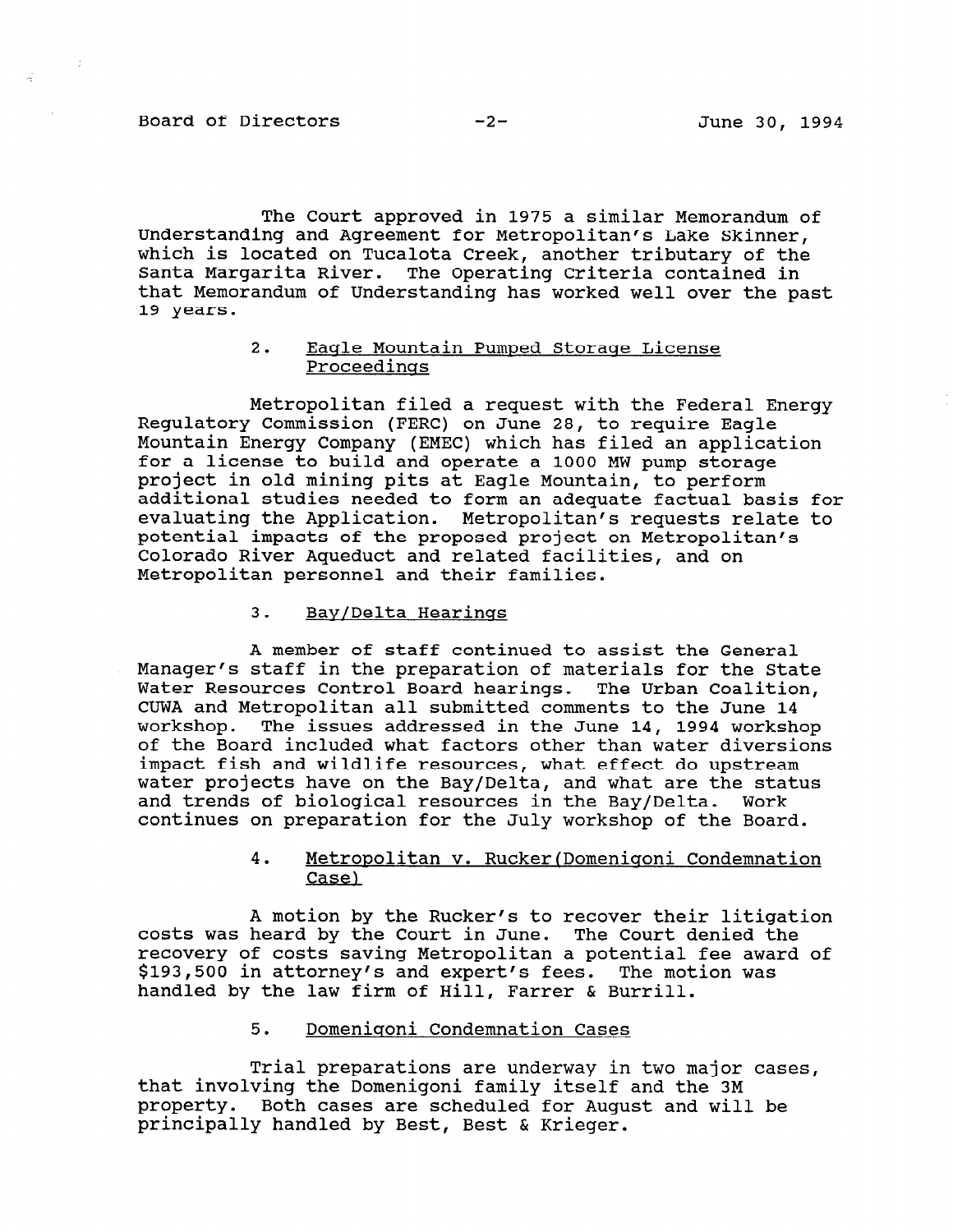# 6. Metropolitan v. JWP et al.

This case was filed and served by Metropolitan and relates to the failure by the contractor to provide in a timely manner a controls system for various District facilities. This matter is the subject of a separate confidential letter.

#### B. Proceedings of Interest to Metropolitan

#### Ward Valley Disposal Facility Litigation

On June 24, The California Department of Health Services (DHS) requested the Los Angeles Superior Court to discharge the challenges to its September 16, 1993 approval of a low-level radioactive waste disposal facility in Ward Valley, some twenty miles west of the Colorado River. DHS also submitted supplemental findings and a consultant's report that conclude that contamination of the Colorado River from the proposed facility is for all practical purposes impossible. DHS prepared the supplemental findings pursuant to the Court's May 4 Order directing it to review and evaluate a December 1993 Report, identified as the Wilshire Report, regarding potential underground pathways to the Colorado River.

### II. Resource/Environmental Issues

## 1. Water Transfers-Areias

The initial agreement was completed and executed by the parties. Documentation has been submitted to the Bureau of Reclamation and the Central California Irrigation District for their review.

# 2. Colorado River Endangered Species

Work continued with the steering committee of the three lower basin states to reach an agreement to guide the process for developing a management plan for listed and sensitive species. Two agreements are presently under discussion, the first would provide for funding of a discussion, the filst would provide for funding of a<br>feasibility study of potential multi-species management plan and would be funded by the Colorado River Board of California, and would be funded by the Colorado River Board of California, the Arizona Department of Water Resources and the Nevada Colorado River Commission. The second agreement would add other parties, such as the Department of the Interior and the<br>states' fish and game agencies and would provide for a praces. ITSN qua dame adencies qua montra hipping ion a<br>protected to the attempt to develop a management plan which would partnersnip to attempt to develop a management pian which we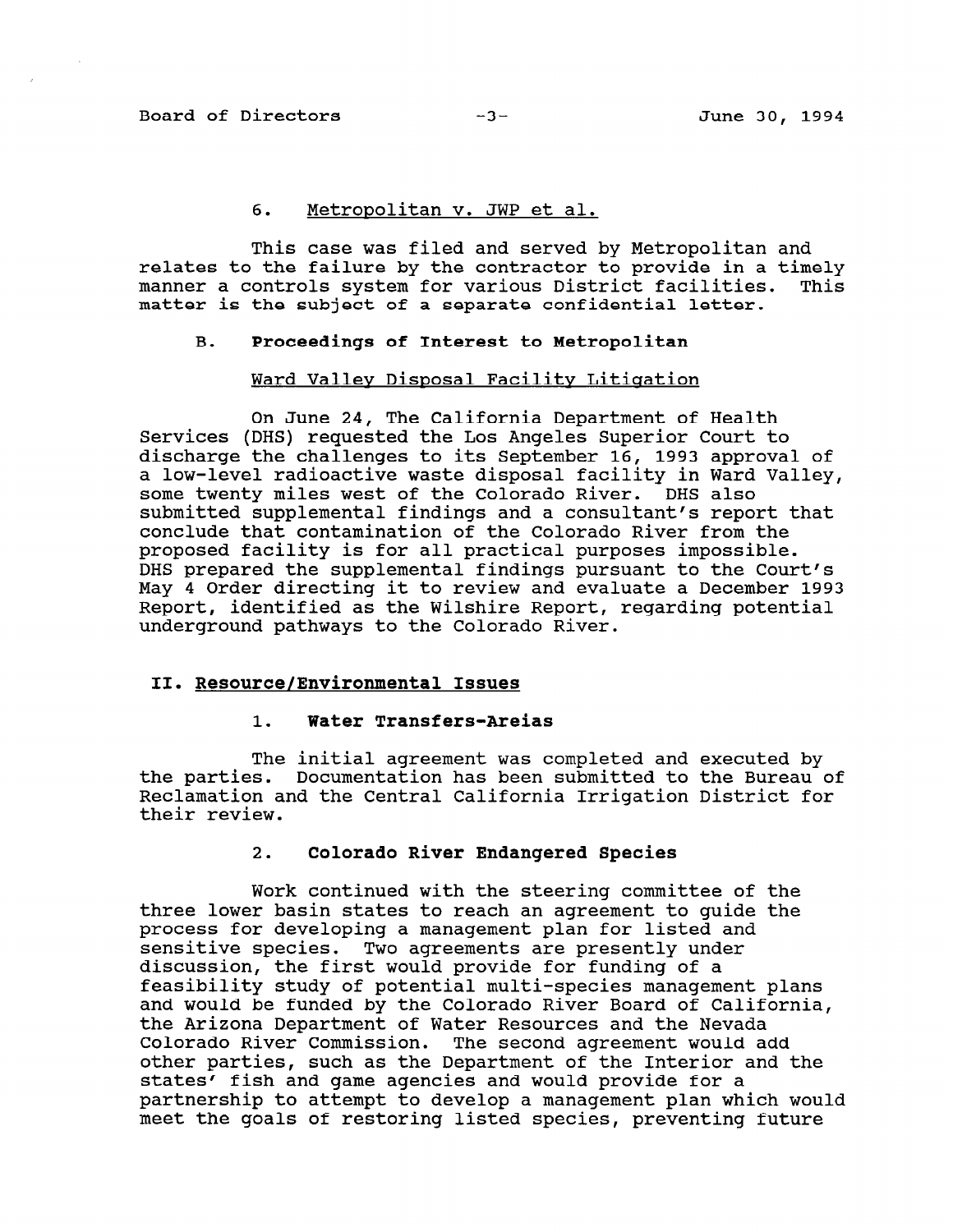Board of Directors -4- June 30, 1994

listings and accommodating existing and future water and power operations.

#### 3. Groundwater Matters

(a) Chino Basin

A member of staff continued to meet with Chino Basin interests relating to the Chino Basin Demonstration Project.

## (b). Ventura County-Callequas and Fox Canyon Groundwater Manaaement Agency

A member of the staff participated in preliminary discussions relating to a potential groundwater conjunctive use program in Ventura County which would involve Calleguas and the Fox Canyon Groundwater Management Agency.

#### III. Contracts

#### 1. AMP

Members of the staff continued to negotiate the final language for the acquisition of the AMP pipeline, which was approved by your Board last month. Draft final documentation is expected to be prepared by mid-July.

#### 2. South County Pipeline Capacity Fee

A member of staff continued to work with the Santa Margarita Water District on issues associated with possible acquisition of this pipeline. This matter may be ready for the Board's consideration in August or September.

### IV. Headquarters Project

## 1. Permanent Headquarters

A member of staff continued to assist the lead nember of staff continued to assist the lead<br>continued is an international international international international continued in the continued of the cont negotiator and special counser on legal issues arising out negotiations with Catellus Corporation and the City of Los<br>Angeles.